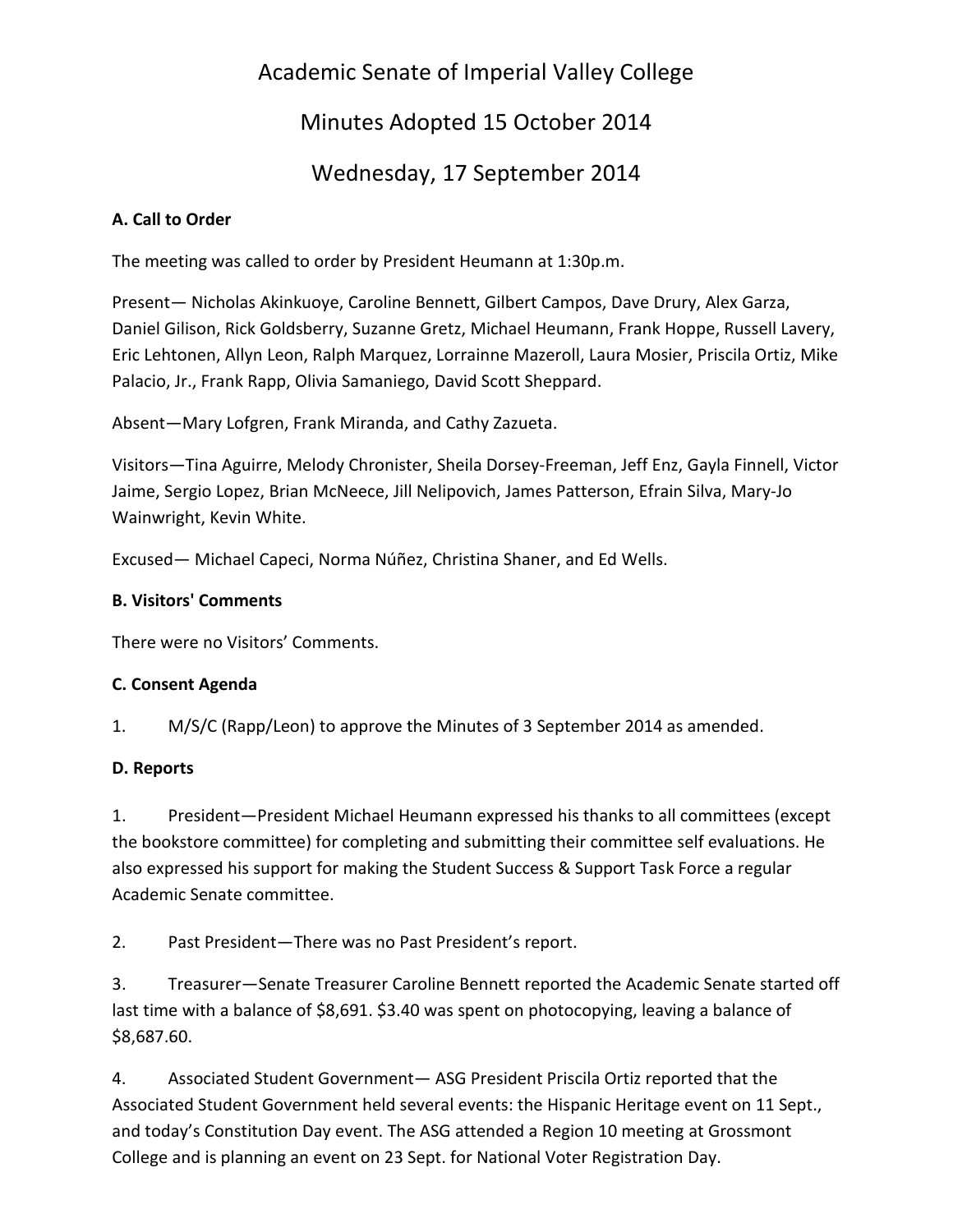Nicholas Akinkuoye: The Hispanic Heritage event happened on the anniversary of the 9/11 attacks, an event that went unrecognized here at IVC. In the future, another day should be chosen for the Hispanic Heritage event.

5. Part-Time—There was no Part-Time Faculty report.

6. Curriculum Committee—Frank Rapp: We're in the process of establishing a cycle for a comprehensive review of classes that will occur at least every three years.

7. SLO Committee—Jill Nelipovich: SPOL training is underway, starting tomorrow. The SLO Committee hosted a guest speaker, the incoming SLOAC (Student Learning Outcomes and Assessment Committee) chair from MiraCosta College.

8. Basic Skills Committee—Jill Nelipovich: Reports of any funding to faculty teaching Basic Skills courses. Some faculty expressed interest in attending a Basic Skills professional development workshop in San Diego County. The Basic Skills Committee is also preparing a reading apprenticeship workshop to be held on our Service Day, 5 Jan. 2015.

9. College Council—Daniel Gilison: The Committee met last Monday and approved an action item, the new campus hour time blocks. It was unanimous.

10. Distance Education—Gayla Finnell: Two position papers were submitted. They will be on the next Academic Senate meeting's agenda. One concerns Committee membership and the other State authorization policy. The Committee is also reviewing online course development policy and faculty training policies.

CART—Brian McNeece: The Committee is preparing student opinion survey.

Tina Aguirre: Team #1 Mission & Leadership Planning. They're arranging a meeting. Same thing with Team 8. They've been notified about looming deadlines. The Midterm Report is due Dec. 2015. This might affect team composition.

Brian McNeece: Forums to familiarize CART standards to faculty. On a different matter, I'm fomenting an Art on Campus Committee to bring public art to IVC. I addressed the IVC Foundation Board about this.

## **E. Action Items**

1. M/S/C (Núñez/Zazueta, from earlier meeting) to approve SLO Coordinator Job Description—Adoption. Motion carries.

Michael Heumann: There were some changes from the second reading to the form the job description has now. The blank portion was changed to "SLOs and SAOs." The term "stipend" was changed to "with possible off-contract work required."

2. M/S/C (Mosier/Núñez, from earlier meeting) Academic Senate Self-Evaluation—Second Reading. Motion carries.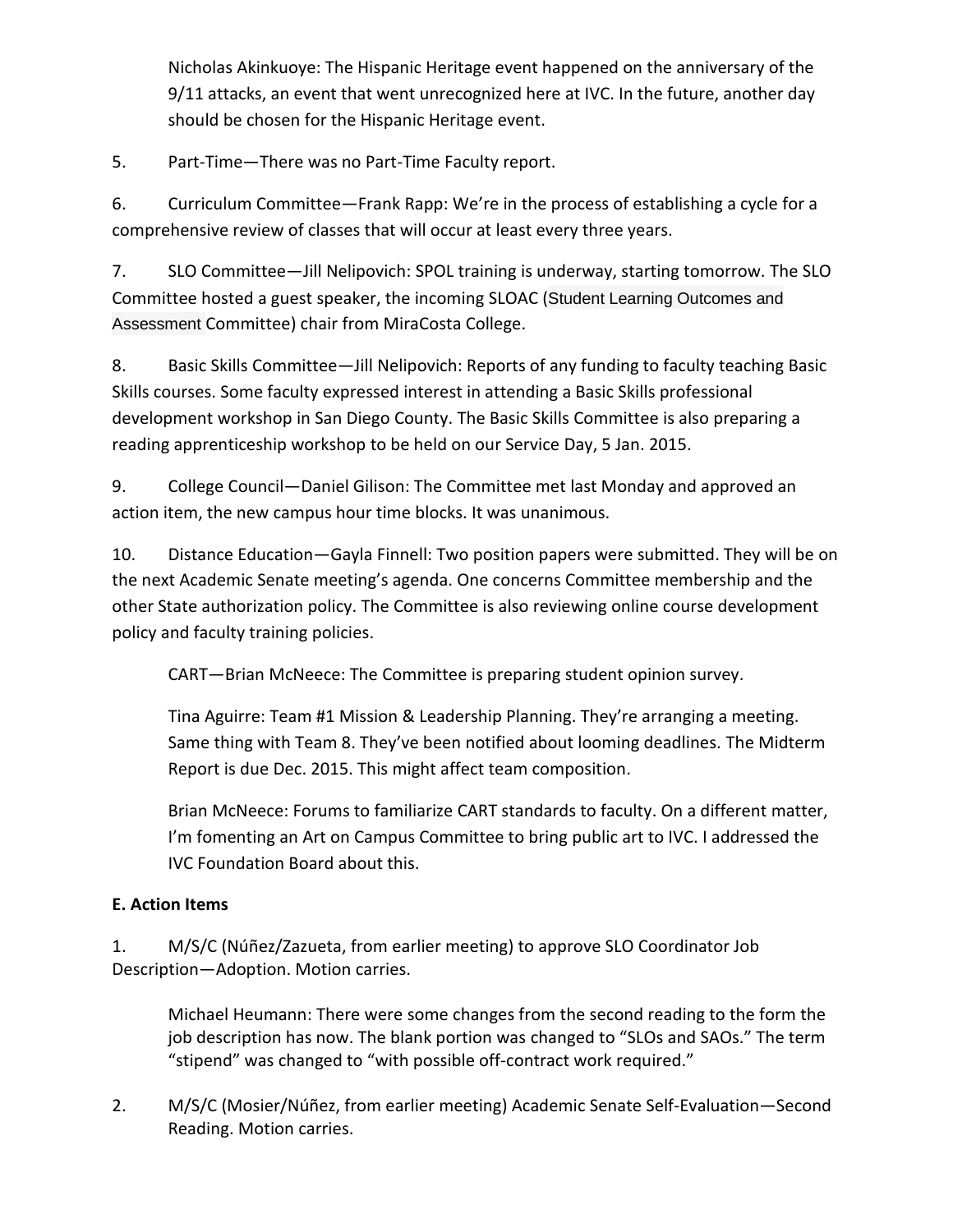Changes: Committee Goals: Develop a plan to address potential changes due to AB 86. Sabbatical Reform Study. Electronic Administration Evaluations. Create a complete inventory of committee members and faculty assignments

3. M/S/C (Gilison/ Mosier, from earlier meeting) to approve Resolution on Revision to College Hour/Time Blocks for 2015-2016

Dave Drury: There was no provision for exceptions mentioned. We would need one in our department. Is that in here?

Laura Mosier: Some ASL & ESL classes will be impacted. Our department has 4-hour classes beginning at 12:55pm. These are 4- and 5-unit classes.

Rick Goldsberry: EMS is also impacted.

Michael Capeci: We will also need exceptions. We can't shift our schedules in a way that would work for all.

Ralph Marquez: How many faculty are on campus on Fridays?

Michael Capeci: We used all allocated classrooms the last time we did programs on Fridays.

Suzanne Gretz: We have many Friday morning classes.

Dave Drury: Kudos to Michael Capeci and the Instruction Office for pulling this together.

Laura Mosier: What will happen during Campus Hours?

Michel Heumann: That remains to be seen. A College Council subcommittee is dedicated to utilizing Campus Hour to the fullest.

Suzanne Gretz: I've used it in the past to offer extra credit opportunities to my students. It was very popular with them.

Dave Drury: We could use an auditorium venue for larger events.

Gilbert Campos: I fear it may be underutilized.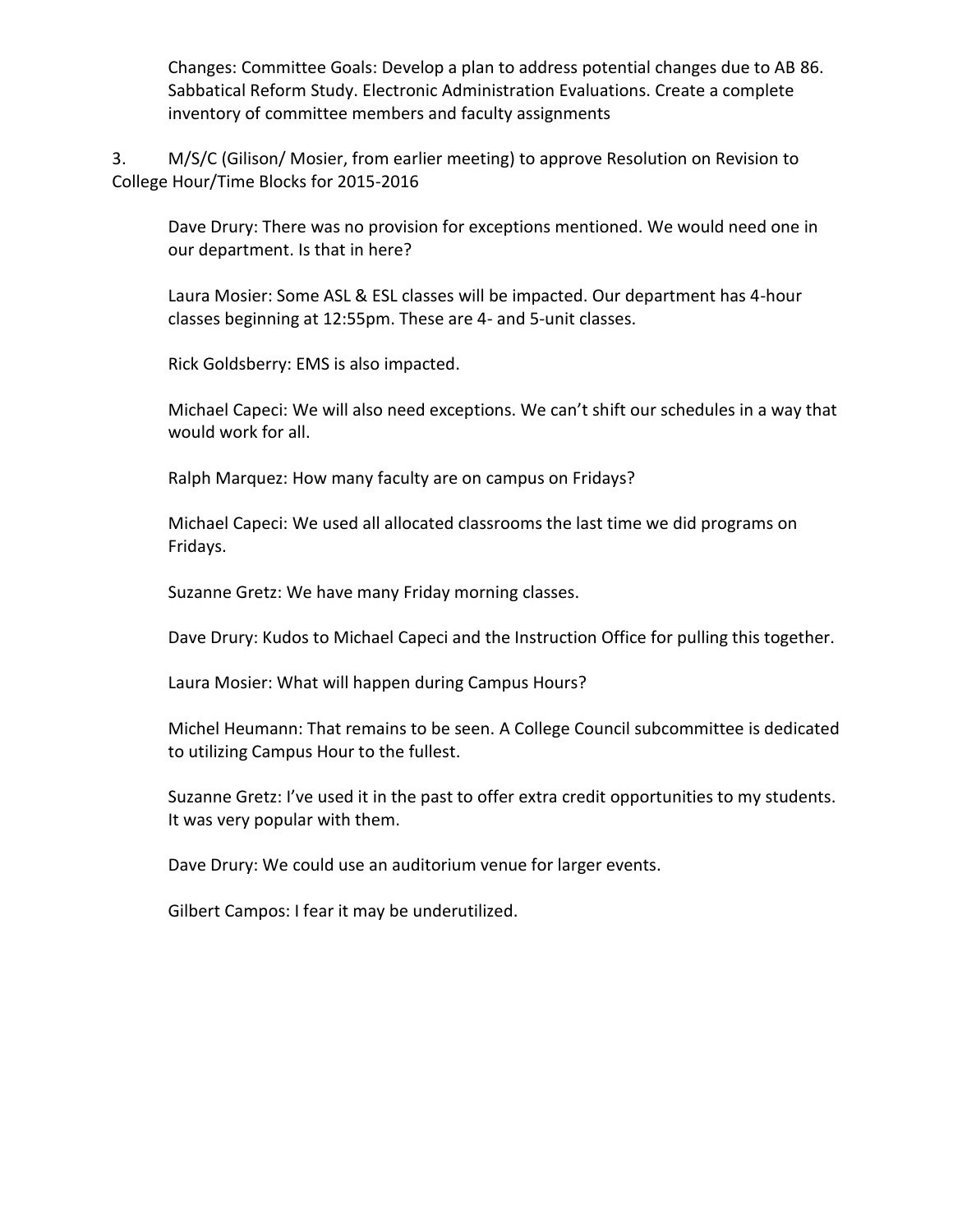### **Vote Tally on the Resolution**

| <b>Nays</b>                         | Abstentions   |
|-------------------------------------|---------------|
| Alex Garza<br><b>Russell Lavery</b> | Frank Rapp    |
| <b>Gilbert Campos</b>               |               |
|                                     |               |
|                                     |               |
|                                     |               |
|                                     |               |
|                                     |               |
|                                     | Ralph Marquez |

11 Ayes, 5 Nays & 1 Abstention. The motion carries.

#### **F. Old Discussion and Information Items**

1. Committee Vacancies

Michael Heumann: Two College Council vacancies have been filled. Aaron Edwards and Lilia Sandoval are the new members. There is one new vacancy—Gayla Finnell's term in the Tech Planning Committee has expired. I'll be emailing notice of this vacancy to faculty. There are other committees on campus that just need more members; the Marketing Committee comes to mind.

Brian McNeece: The CART Committee has a need for 3 more members.

### 2. Academic Senate At-Large Election—Frank Hoppe

Mary Lofgren garnered 36 votes, Olivia Samaniego, 35. Write-ins in the field under Mary Lofgren's ballot position: Robert Baukholt received 1 vote, and Tom Morell received 1 vote. Write-ins in the field under Olivia Samaniego's ballot position: Mary Lofgren, Tom Morell and David Zielinski each received 1 vote. 38 total ballots cast.

4. Senate Retreat.

Michael Heumann: Set for October 3 from 12 noon – 4pm.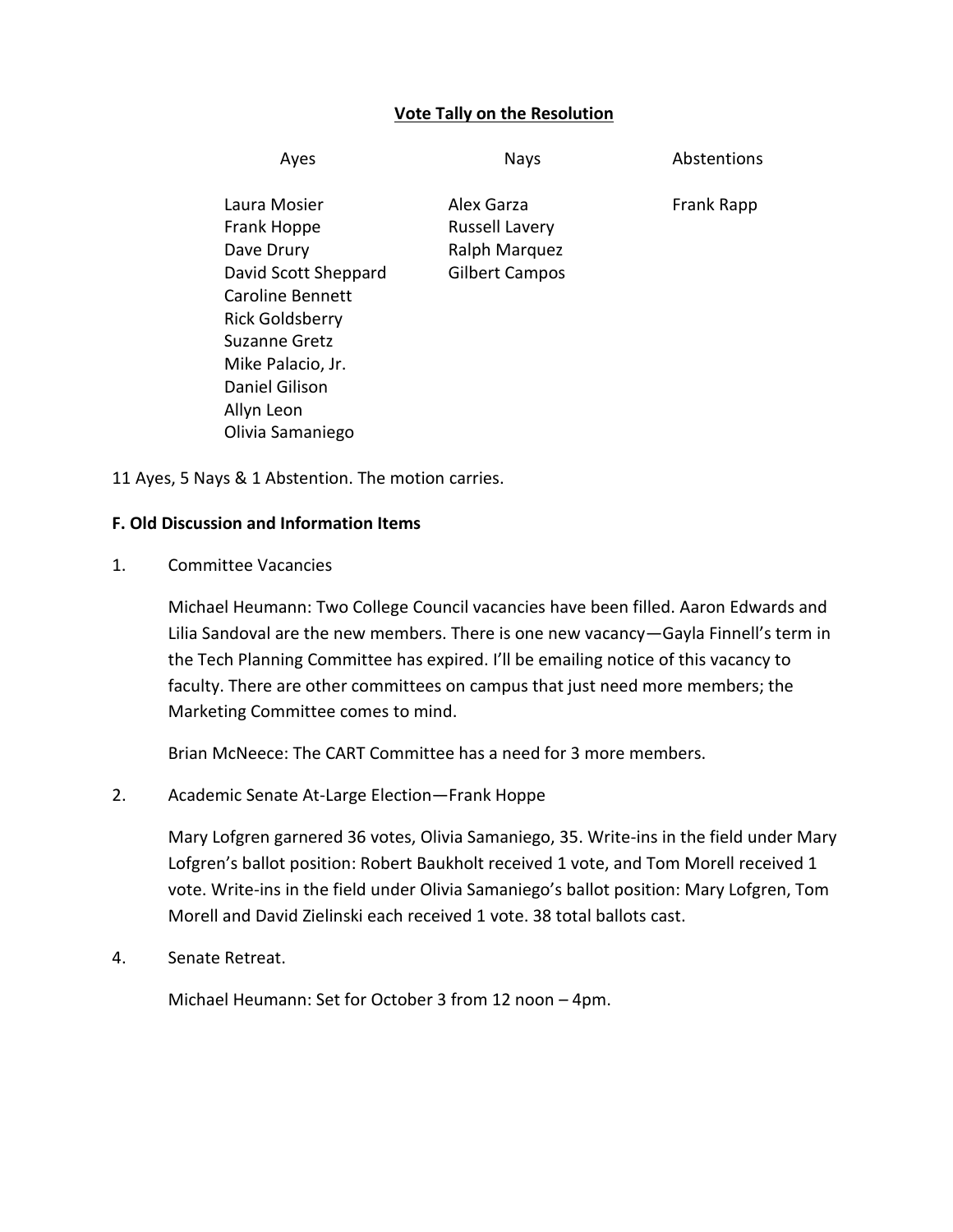#### **G. New Discussions and Information Items**

#### 1. Online Census Roster Submission Process

Michael Heumann: What went wrong? These rosters are incredibly important for establishing the number of FTEs.

Jill Nelipovich: How can we fix it? A confirmation email verifying the successful submission of your roster would be very helpful.

Ralph Marquez: Even after dropping a student, the roster remains the same.

Daniel Gilison: If you have no drops, there's no indication that one has successfully submitted a roster.

Nicholas Akinkuoye: There will typically be problems with new systems. Faculty should be made aware of important dates like this submission deadline at Convocation. We'll address these issues, working to improve faculty training on this process and debug the system. We need to document our improvements as evidence for ACCJC.

Mary-Jo Wainwright: The time frame was changed on us. Usually, the longer you wait before submitting your roster, the higher your FTEs will be. It also too quite a while for us to learn that we did it wrong.

Jill Nelipovich: IT should enlist non-IT people as beta testers.

Dave Drury: Training would really be helpful.

Frank Rapp & Eric Lehtonen: We only had problems submitting when we had no drops to report.

2. Extended Coverage Hours for IT Staff—Jeff Enz

Jeff Enz: This seems like not a good use for my staff's time. Comments?

Mary-Jo Wainwright: Evening classes are vulnerable to failure.

Suzanne Gretz: We're becoming more technological. Equipment is not standardized. Part-Time instructors are at even more of a disadvantage. I need that support; all teachers do.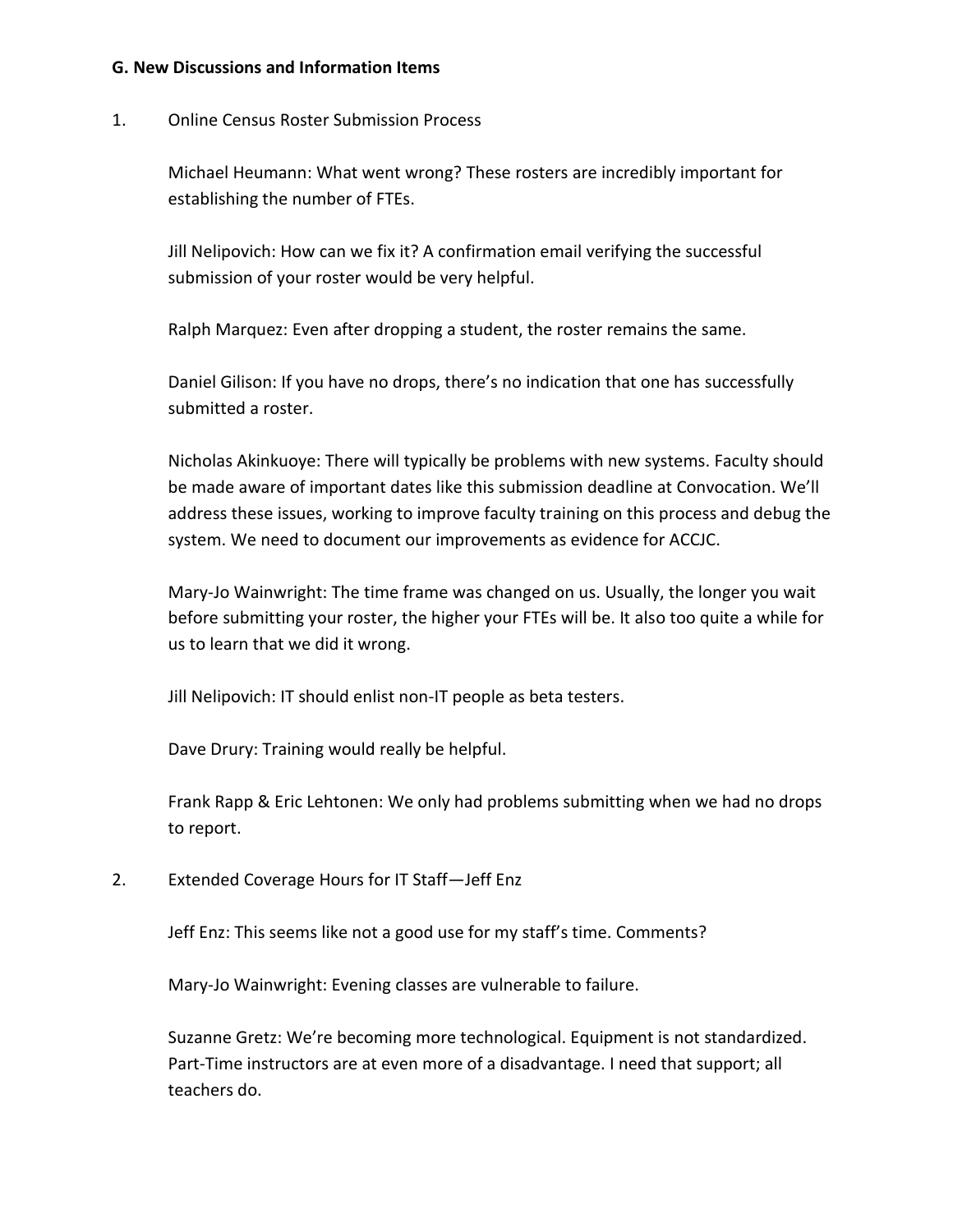Ralph Marquez: At high demand times, like registration and finals weeks, it's even more crucial.

Jeff Enz: Always submit Service Desk tickets for the issues you encounter. If we don't know, we can't fix it.

Michael Heumann & Laura Mosier: Response times are good. Can problematic rooms receive a regular checklist to anticipate problems?

Daniel Gilison: Instructions would be helpful.

Jeff Enz: We'll look into that.

Michael Heumann: This extends beyond IT for late class issues to include facilities and other areas.

Russell Lavery: I did get an email letting me know my classroom was not working, but that doesn't help in the short term.

3. Online Education Initiative—Gayla Finnell

Gayla Finnell: This pilot program would be a good opportunity to garner support and training. We were just a "home" campus, but it turns out we're qualified to be a "teaching" college, with 5 courses submitted for evaluation and up to 3 of them selected. We'll explore a student readiness assessment program for DE courses. The State will buy the software, etc., which helps IVC.

Ralph Marquez: How will prerequisites be handled?

Gayla Finnell: That hasn't been discussed.

Michael Heumann: So our students will be taking DE from all classes available statewide for credit to be applied to local degree and certificates.

Nicholas Akinkuoye: Who is targeted for complaints? That has to be worked out.

Mike Palacio, Jr.: Will athletic credits apply?

Daniel Gilison: We'll lose FTEs as students shift to DE classes.

Gayla Finnell: Maybe, but completion rates may improve.

Allyn Leon: The Texas Community College sytem has a DE program that might serve as a useful model.

Ralph Marquez: Transfer credit process in California works to IVC's disadvantage.